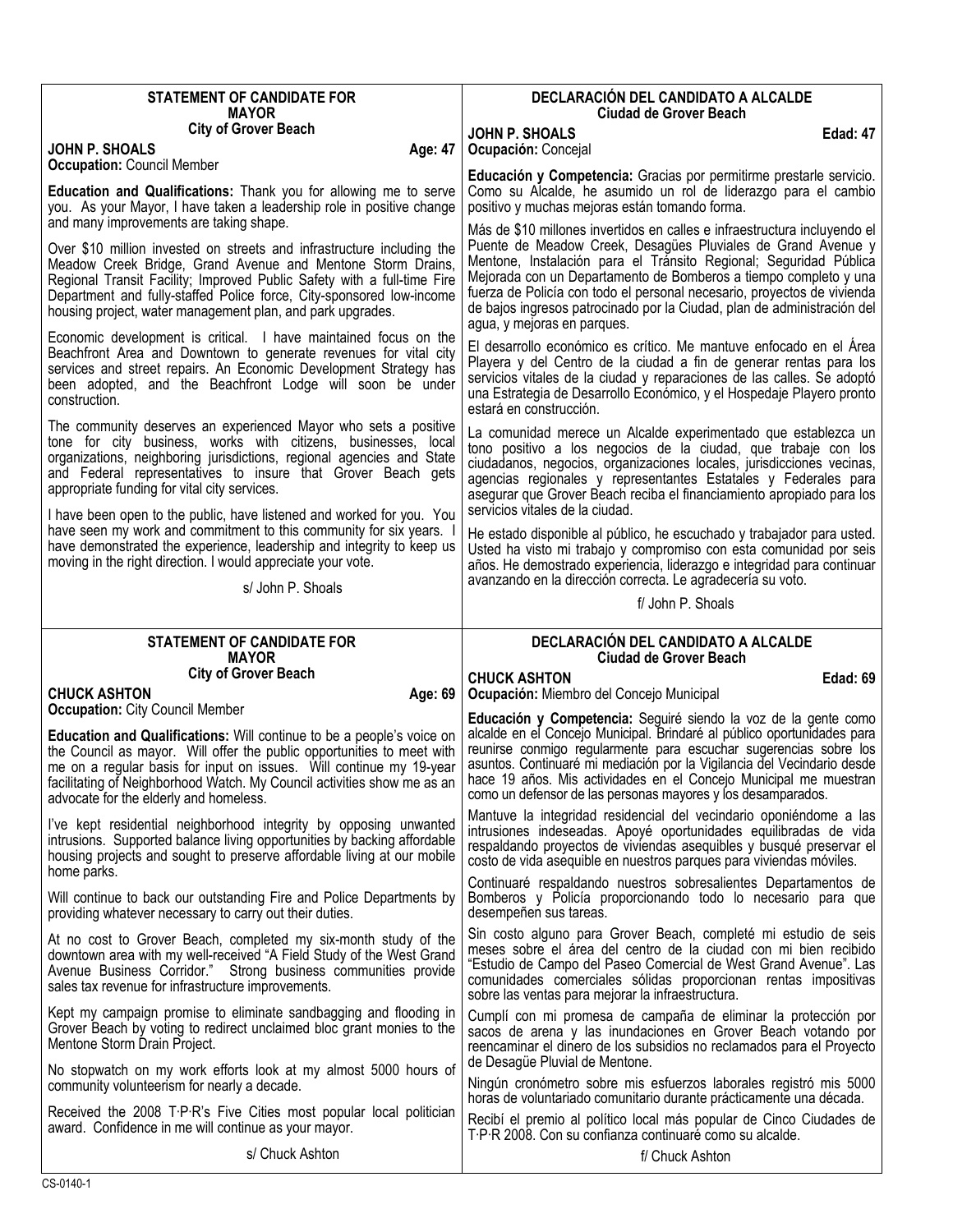| <b>STATEMENT OF CANDIDATE FOR</b><br><b>MEMBER OF CITY COUNCIL</b><br><b>City of Grover Beach</b>                                                                                                                                                                                                                                                                                                                                                                                                                                                                                                                                                                          | DECLARACIÓN DE LA CANDIDATA A<br><b>MIEMBRO DEL CONCEJO MUNICIPAL</b><br><b>Ciudad de Grover Beach</b>                                                                                                                                                                                                                                                                                                                                                                                                                                                                                                                                                                         |
|----------------------------------------------------------------------------------------------------------------------------------------------------------------------------------------------------------------------------------------------------------------------------------------------------------------------------------------------------------------------------------------------------------------------------------------------------------------------------------------------------------------------------------------------------------------------------------------------------------------------------------------------------------------------------|--------------------------------------------------------------------------------------------------------------------------------------------------------------------------------------------------------------------------------------------------------------------------------------------------------------------------------------------------------------------------------------------------------------------------------------------------------------------------------------------------------------------------------------------------------------------------------------------------------------------------------------------------------------------------------|
| <b>LIZ DOUKAS</b><br>Age: 49<br><b>Occupation: Court Reporter</b>                                                                                                                                                                                                                                                                                                                                                                                                                                                                                                                                                                                                          | <b>LIZ DOUKAS</b><br><b>Edad: 49</b><br>Ocupación: Reportera de la Corte                                                                                                                                                                                                                                                                                                                                                                                                                                                                                                                                                                                                       |
| Education and Qualifications: For 16 years I've been a self-employed<br>Certified Shorthand and Registered Professional Court Reporter at both<br>the State and Federal levels. I have extensive background in reporting<br>the record in legal matters, including specialized public agency<br>hearings. I was previously employed for many years by Pacific Bell in<br>various office positions in payroll as well as a management-level<br>assistant.                                                                                                                                                                                                                   | Educación y Competencia: Por 16 años he sido una Taquígrafa<br>Certificada y Reportera Profesional Certificada de la Corte por cuenta<br>propia a nivel Estatal y Federal. Poseo amplios antecedentes en<br>informes de registro en asuntos legales, incluyendo audiencias<br>especializadas de agencias públicas. Anteriormente fui empleada por<br>muchos años de Pacific Bell en diversos cargos de oficina en la nómina<br>y como asistente a nivel administrativo.                                                                                                                                                                                                        |
| My personal involvement in our local community and attendance at<br>many City Council and related meetings has all been geared towards<br>seeing that Grover Beach can be the best city possible. Grover Beach<br>has a great structure from which to build upon, but desperately needs a<br>strong foundation in place to support the needs of our residents and for<br>local businesses to flourish.<br>My goals are simple: Fiscal responsibility, a strong infrastructure and<br>strong public safety, openness and accountability in government, but<br>most importantly is my intent to at all times listen to our citizens and<br>what they want for our community. | Mi participación personal en nuestra comunidad local y asistencia a<br>muchas reuniones del Concejo Municipal y afines me han preparado<br>para ver que Grover Beach puede ser la mejor de las ciudades. Grover<br>Beach posee una gran estructura de donde se puede continuar<br>edificando, pero necesita urgentemente sólidos cimientos para soportar<br>las necesidades de nuestros residentes y para que los negocios locales<br>prosperen.<br>Mis metas son simples: Responsabilidad fiscal, una sólida infraestructura<br>y fuerte seguridad pública, apertura y rendición de cuentas del gobierno,<br>pero fundamentalmente mi intención es escuchar en todo momento a |
| Your vote for me will guarantee your voice will be heard. I want more<br>than anything to be your spokesperson on the City Council.                                                                                                                                                                                                                                                                                                                                                                                                                                                                                                                                        | nuestros ciudadanos y lo que desean para nuestra comunidad.<br>Su voto por mí garantizará que su voz sea escuchada. Deseo más que<br>nada ser su vocera en el Concejo Municipal.                                                                                                                                                                                                                                                                                                                                                                                                                                                                                               |
| s/ Liz Doukas                                                                                                                                                                                                                                                                                                                                                                                                                                                                                                                                                                                                                                                              | f/ Liz Doukas                                                                                                                                                                                                                                                                                                                                                                                                                                                                                                                                                                                                                                                                  |
|                                                                                                                                                                                                                                                                                                                                                                                                                                                                                                                                                                                                                                                                            |                                                                                                                                                                                                                                                                                                                                                                                                                                                                                                                                                                                                                                                                                |
| <b>STATEMENT OF CANDIDATE FOR</b><br><b>MEMBER OF CITY COUNCIL</b><br><b>City of Grover Beach</b>                                                                                                                                                                                                                                                                                                                                                                                                                                                                                                                                                                          |                                                                                                                                                                                                                                                                                                                                                                                                                                                                                                                                                                                                                                                                                |
| <b>KAREN BRIGHT</b><br><b>Occupation: Buyer</b>                                                                                                                                                                                                                                                                                                                                                                                                                                                                                                                                                                                                                            |                                                                                                                                                                                                                                                                                                                                                                                                                                                                                                                                                                                                                                                                                |
| <b>Education and Qualifications:</b> After serving three terms as a Planning<br>Commissioner, I was appointed to the Grover Beach City Council on<br>5/7/07. Through this service, I believe my ability to be an effective City<br>leader has been demonstrated.                                                                                                                                                                                                                                                                                                                                                                                                           | <b>STATEMENTS</b>                                                                                                                                                                                                                                                                                                                                                                                                                                                                                                                                                                                                                                                              |
| As a 20-year Grover Beach resident I've been an active community<br>volunteer, including the Grover Beautiful Committee, Grover Beach<br>Citizen's Advisory Committee, President / Board Member of Grover<br>Heights Elementary and Judkins Middle School PTAs and Beach Cities<br>Little League.                                                                                                                                                                                                                                                                                                                                                                          | <b>CONTINUED</b><br><b>ON NEXT</b><br><b>PAGE</b>                                                                                                                                                                                                                                                                                                                                                                                                                                                                                                                                                                                                                              |
| I'm proud of our City and what we've accomplished. However, there is<br>much more to do. We must continue to improve our streets and<br>infrastructure. It's imperative we support our local businesses and boost<br>our economic vitality, now more than ever. Pedestrian safety is crucial<br>and of the highest priority. I have great concern for the lack of housing<br>for senior citizens in our City.                                                                                                                                                                                                                                                              |                                                                                                                                                                                                                                                                                                                                                                                                                                                                                                                                                                                                                                                                                |
| My 22 years experience working in a public school district has provided<br>me with a foundation for sound decision making and good judgment. I<br>take my fiduciary responsibility seriously and with your support I will<br>continue to represent the interests of Grover Beach residents and                                                                                                                                                                                                                                                                                                                                                                             |                                                                                                                                                                                                                                                                                                                                                                                                                                                                                                                                                                                                                                                                                |
| businesses ethically, fairly and with an open mind.                                                                                                                                                                                                                                                                                                                                                                                                                                                                                                                                                                                                                        |                                                                                                                                                                                                                                                                                                                                                                                                                                                                                                                                                                                                                                                                                |
| s/ Karen Bright                                                                                                                                                                                                                                                                                                                                                                                                                                                                                                                                                                                                                                                            |                                                                                                                                                                                                                                                                                                                                                                                                                                                                                                                                                                                                                                                                                |